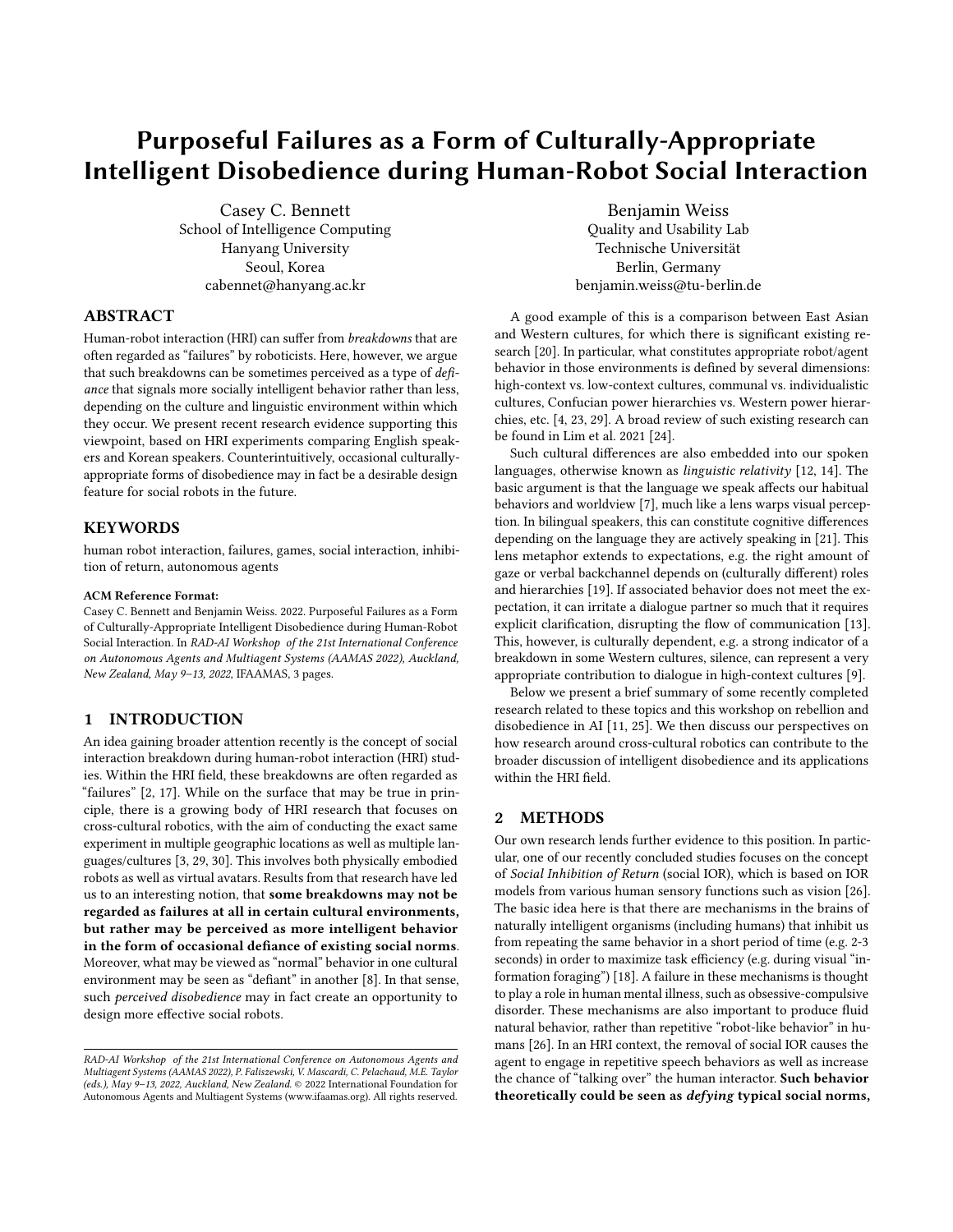or perhaps even "aggressive" social behavior by the agent, rather than trying to engage the human on their terms (as is the typical approach in HRI). We posit that such defiance may affect perceived disobedience of the robot by the human, as defined in Section 1.

In the recent study, we experimented with social IOR, by having a virtual avatar play a social survival video game called "Don't Starve Together" with a human player. The agent was capable of autonomous speech interactions during gameplay (i.e. Social AI), which was developed specifically for cooperative game paradigms during previous studies [\[5\]](#page-2-22). This specific Social AI was capable of hundreds of different speech utterances covering 46 different utterance categories, each related to a particular game situation (e.g. collecting resources, fighting monsters, deciding where to go next) organized as a hierarchy with several levels. Those speech utterances were both self-generated based on internal logic of the Social AI, as well as responses to human player speech via automatic speech recognition (ASR). The speech responses were similar in both English and Korean (i.e. the robot was bilingual, in essence).

<span id="page-1-0"></span>

Figure 1: Gameplay example during the experiment (human vs avatar)

In order to implement the social IOR in our case, we utilized the top-level utterance categories from the speech hierarchy (6 total) so that the Social AI maintained an internal array to keep track of recently spoken categories, with a "counter" that counted down a certain number of seconds during which any further utterances within that same category were suppressed (though the AI could still make utterances from other categories). This counter was set to 3 seconds, based on prior research on social IOR in humans [\[26\]](#page-2-20). The study described here involved a control condition, including the social IOR, and an experimental condition where the social IOR was turned off. The total sample size was 32 participants (16 in each condition), with 16 Korean speakers and 16 English speakers split into each condition. Participants played the game with the virtual avatar for 30 minutes total (see Figure [1\)](#page-1-0). To evaluate the effects, we utilized two common standardized scales: Godspeed scale [\[1\]](#page-2-23) for measuring perceptions of a robot/agent and the Networked Minds instrument [\[6\]](#page-2-24) for measuring social presence [\[27\]](#page-2-25).

## 3 RESULTS

Our initial hypothesis was that social IOR would enhance human perception of the interaction with the virtual avatar agent. However, results suggest the effect may be dependent on the language of the speaker. While there was minimal change in the total social presence values as per the Networked Minds instrument in Korean speakers without social IOR vs with (0.80 vs 0.85), there was a significant effect in English speakers (0.91 vs. 0.37). This was largely due to increases in both attentional engagement (the feeling that when I pay attention to something, the agent does too) and emotional contagion (the feeling that when I feel something, the agent feels that way too) in English speakers. Conversely, Korean speakers appeared to have either no change or a slight reduction in those dimensions when social IOR was removed.

Likewise, the Godspeed scores were notably increased on average for English speakers (3.51 vs. 3.06) but not the Korean speakers (3.24 vs. 3.29). In short, whether removing social IOR seems to make the agent more engaging, but less likeable, appears to be dependent on the language of the speaker. We discuss the design implications of this for socially interactive agents further in the next section.

### 4 DISCUSSION

Social interaction is a notoriously amorphous domain, where it is not always clear how to define the "goals" an agent should pursue [\[28\]](#page-2-26) and determining the outcome of such goals may be subjective in nature [\[15\]](#page-2-27). That leads to challenges with planning for agent behavior, as well as rational decision-making for AI systems in social situations. We contend here that *culturally-appropriate* defiance of social norms can counterintuitively help create autonomous agents and robots that are perceived as more socially intelligent.

This is in line with suggestions from previous research [\[11,](#page-2-18) [25\]](#page-2-19), though perhaps more similar to the latter's "intelligent disobedience" approach than the former. In our case, disobedience is not triggered by any specific factors but rather is a design consideration for creating more seemingly intelligent behavior (similar to [\[16\]](#page-2-28)). Indeed, a lack of such occasional disobedience may also explain past results in cross-cultural robotics, which indicate that cultural homophily (e.g. agents adapted to a specific set of cultural attributes) alone does not necessarily correspond to higher ratings of a robot by humans [\[24\]](#page-2-10). In certain cultural settings, sporadic purposeful "failures" may actually be a desirable design feature.

Much previous research in HRI has argued for "culturally-robust" or "culturally-aware" systems (including our own), where robots are designed specifically to create adaptable behaviors that match the value system of the local human culture [\[10,](#page-2-29) [22,](#page-2-30) [24,](#page-2-10) [29\]](#page-2-4). While that is certainly one approach for value alignment in social robots, here we take the position that it may be necessary to create different models (machine learning or otherwise) of robot behavior specifically for different cultures, taking into account differential responses to perceived disobedience in the robot by human interactors. This topic of perceived disobedience towards better social intelligence is an area of rich potential, as there are many ways to violate social norms, which can be dependent on both behavior (speech, facial expressions, gesture) as well as robotic form factor.

#### ACKNOWLEDGMENTS

This work was supported through funding by a grant from the National Research Foundation of Korea (NRF grant# 2021R1G1A1003801), as well as the research fund of Hanyang University (HY-2020).